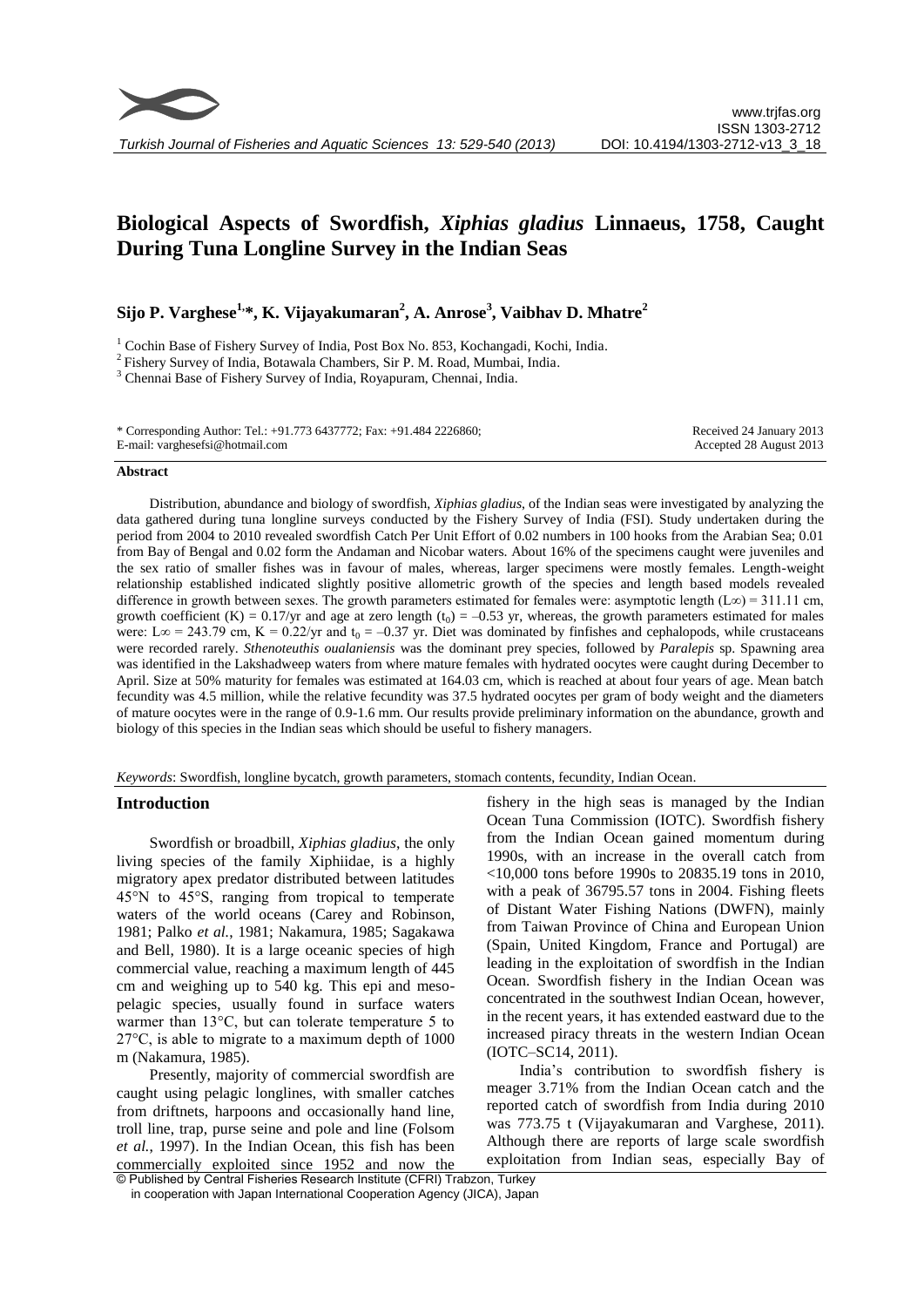Bengal and northern Arabian Sea (Palko *et al.*, 1981), no serious efforts had been taken by India to develop a domestic fishery targeting swordfish. However, India adopts a precautionary approach and has been practicing total fishing ban in its Exclusive Economic Zone (EEZ) for a period of 45 days coinciding the monsoon season.

Biology of swordfish has been studied in detail from numerous locations (Yabe *et al.*, 1959; Kume and Joseph, 1969; Palko *et al.*, 1981; Toll and Hess, 1981; Stillwell and Kohler, 1985; Taylor and Murphy, 1992; Clarke *et al.*, 1995; De la Serna *et al.*, 1996; Hinton *et al.*, 1997; DeMartini *et al.*, 2000; Wang *et*   $al., 2003$ ; Poisson and Fauvel,  $2009^{a,b}$ ). However, published information on the distribution, abundance and biology of this ecologically and commercially important species is lacking for the eastern Arabian Sea, western Bay of Bengal and Andaman and Nicobar waters. In this perspective, the present study was undertaken to contribute to our understanding of the abundance and biology of this species in oceanic waters around India.

## **Materials and Methods**

Data on the nominal catch of swordfish caught during tuna longline survey conducted by four research vessels (*Matsya Vrushti*, *Yellow Fin*, *Matsya Drushti* and *Blue Marlin*) of Fishery Survey of India (FSI) during the period from January 2004 to December 2010 are used in this study. These four vessels were deployed for operation from Mumbai, Mormugao, Chennai and Port Blair to study the distribution, abundance and biology of oceanic tunas and allied resources in the Indian seas (Figure 1).

While conventional Japanese multifilament longline with five hooks per basket was operated from the vessels *Yellow Fin* and *Blue Marlin*, the other two vessels operated monofilament longline gear with seven hooks per basket. Every month, these vessels are deployed for trips of 20 days duration, and about 15 longline operations are conducted in each trip, operating an average of 9,000 hooks. In a day's operation, the shooting of the line begins before sunrise and is completed in about  $2 - 2.5$  hours. Frozen Indian mackerel, nemipterids, sciaenids, round scads, sardines and occasionally squids were used as bait. Immersion time of six hours is allowed and the line is hauled in the afternoon, starting from the initially shot end.

A total of 213 swordfish were sampled during the study period. All the swordfish specimens caught were subjected for various morphometric measurements  $(\pm 1.0 \text{ cm})$  using a measuring tape and weighed  $(\pm 500 \text{ g})$ . Total weight and Lower Jaw Fork Length (LJFL) were used for further analyses. Length-weight relationship and condition factor separately for males, females and all specimens were calculated following Le Cren (1951). Length frequency data were pooled by sex into 20 cm size classes, and these pooled data were used in ELEFAN (Electronic Length Frequency Analysis) routine of FiSAT (Fish Stock Assessment Tools, Ver. 1.2.2). Powell–Wetherall plots were used to estimate asymptotic length (L∞) separately for males and females and the asymptotic length estimated were then used as fixed values in subsequent ELEFAN scans for growth coefficient (K). Age at zero length  $(t<sub>0</sub>)$  was estimated using the empirical equation derived by Pauly (1979). Growth performance index



**Figure 1.** Map showing the longline stations surveyed during the study.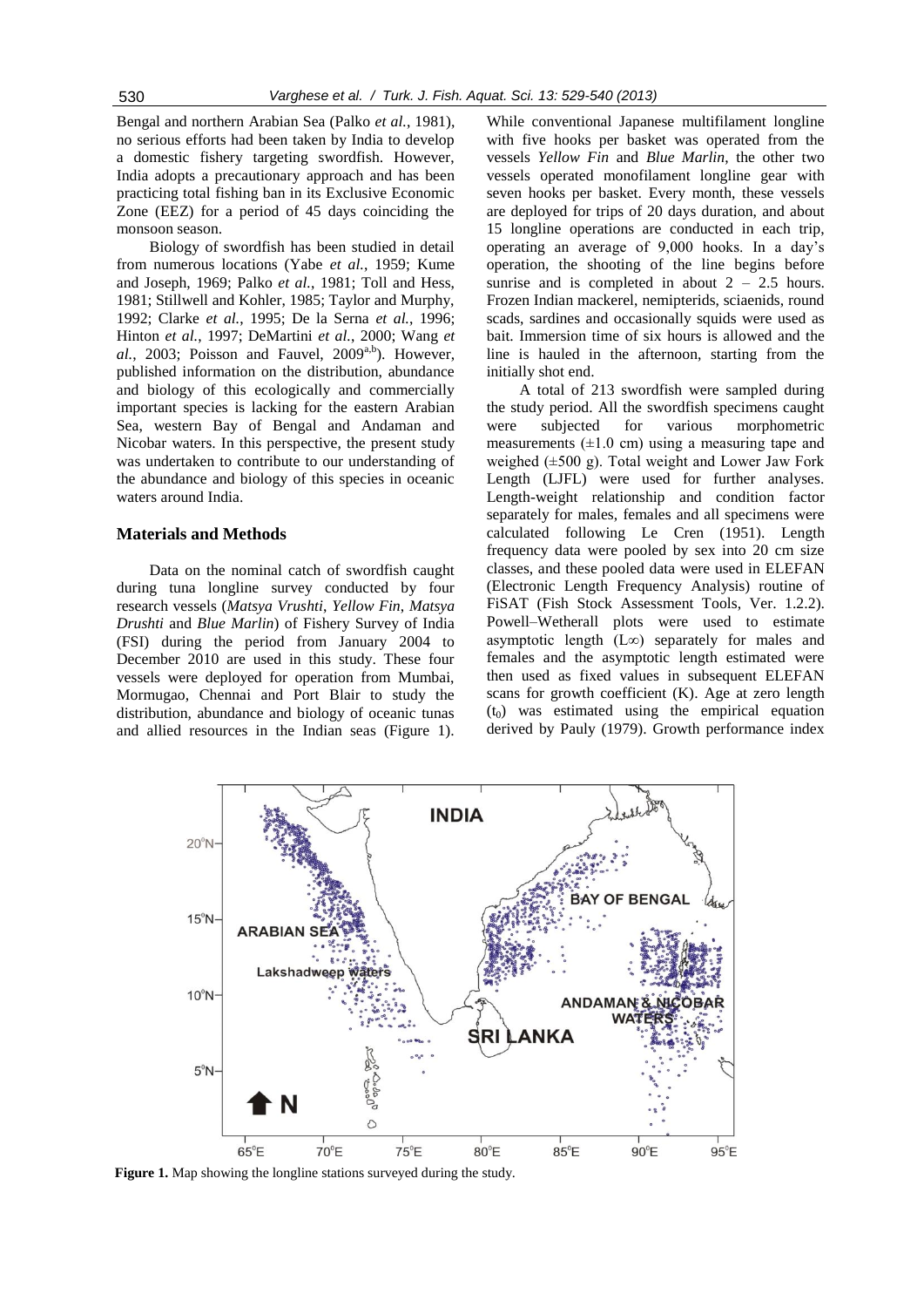value  $(\phi')$  was calculated following Pauly and Munro (1984).

For biological studies, body cavities of sampled specimens were cut opened to visually examine the gonads and stomachs by the scientist onboard. The gonads and stomachs of samples collected from the eastern Arabian Sea were removed, placed in separate plastic bags with proper labeling and were frozen at – 20°C onboard. Further examinations of the stomachs and ovaries were carried out at the shore laboratory. For diet studies, each stomach was first thawed, drained, weighed and dissected to retrieve its contents. Accumulated items were discarded and preys were identified to the lowest possible taxa. Repletion Index (RI) was calculated for studying intensity of feeding and expressed as gram prey items per kilogram body weight of predator. The diet was assessed using percentage occurrence by number (%N), percentage frequency of occurrence (%F), and percentage occurrence by weight (%W) of prey items. Quantitative importance of each prey was determined by calculating the Index of Relative Importance (IRI) (Pinkas *et al.*, 1971). Weight was used in calculation of IRI, and the IRI values were standardized to %IRI enabling diet comparison. Trophic niche breadth was assessed by calculating the Shannon-Weiner index (H') (Krebs, 1999) using biomass of different food items. Trophic level was calculated based on the proportion (by weight) of each prey component in the diet following Pauly and Palomares (2005).

For studying the maturity of female swordfish of Indian seas, a five stage maturity scale was adopted, following Qasim (1973) and Griggs *et al.* (2005). Maturity stages were assigned to the females by eye observation of the ovaries (for all specimens) and microscopic observation of oocytes (for specimens collected from eastern Arabian Sea). Gonadal index, calculated following Hinton *et al.* (1997) also was used to quantitatively ascertain the reproductive status of females. Fecundity and oocyte diameter studies were attempted on ripe ovaries of five female specimens collected from the eastern Arabian Sea. For these studies, ripe ovaries brought to shore laboratory were thawed, adhering excess connective tissue and moisture from the surface of ovaries were removed and then weighed with a precision of  $\pm 0.1$  g. For oocyte diameter studies, three each subsample, of about 0.2 g were collected from each ovary lobes. Oocytes from each sub sample were detached from the ovarian tissue using needles and a fine brush and diameters of minimum 200 randomly selected hydrated oocytes were measured with an ocular micrometer at 10x magnification. The ovaries used for oocyte diameter studies, after fixing, were utilized for fecundity studies also. For fecundity studies, from each lobe of ovary, 12 sub samples (of about 0.05 g), six each from various locations of dorsal and ventral sides were collected and weighed with a precision of ±0.001 g. In total, 120 subsamples were collected from five ripe ovaries. These subsamples were

carefully transferred to plastic vials with proper labeling and preserved in modified Gilson's fluid for separating the oocytes from the ovarian tissue (Lowerre-Barbieri and Barbieri, 1993). The vials were shaken periodically and after allowing a minimum fixation time of one month, the oocytes, liberated from ovarian tissue were washed, decanted and transferred to a counting chamber. Total number of hydrated oocytes from each subsample was counted under the light microscope at 10x magnification. Number of oocytes was then raised to the total weight of the ovary to estimate the batch fecundity, the number of oocytes released per spawning. Relative fecundity, the number of hydrated oocytes per gram body weight was estimated by dividing the batch fecundity by the weight of swordfish. Size at first maturity, the length at which 50% of all individuals are mature, was estimated by adopting the logistic model of King (1995). Proportions of mature females in 20 cm length class were calculated and a logistic curve was fitted to the proportion of sexually mature females by length. Parameters were estimated using a least square method applied to a non-linear fit.

For abundance data analysis, seas around India were segregated into three regions, the eastern Arabian Sea, the western Bay of Bengal, and Andaman and Nicobar waters. Data gathered from these areas during January 2004 to December 2010 were pooled by regions and latitudes and analyzed for studying the spatial distribution and abundance of swordfish. Nominal Catch Per Unit Effort (CPUE) is expressed in terms of Hooking rate (HR), the number of fish caught in 100 hooks operated.

## **Results**

During the period 2004-2010, the seas around India were surveyed for oceanic tuna and allied resources by operating 1.2 million longline hooks. Of this, 0.43 million hooks were operated in the eastern Arabian Sea; 0.37 million in the western Bay of Bengal while 0.40 million were operated in the Andaman and Nicobar waters. From the eastern Arabian Sea (5-22°N of west coast of India), swordfish were recorded at a hooking rate of 0.02 numbers in 100 hooks (Table 1). Swordfish from the eastern Arabian Sea were caught between latitudes 8°-21°N. Latitude 10°N registered maximum CPUE (HR - 0.05) whereas the average weight of swordfish caught was maximum in the latitude 11°N (40 kg). In the western Bay of Bengal (east coast of India), swordfish were recorded from all the latitudes surveyed (8-19°N) except latitude 9°N. Hooking Rate of swordfish from this area ranged between 0.003 registered in the latitude 17°N to 0.046 numbers in 100 hooks registered from the latitude 10°N. In the Andaman and Nicobar waters, swordfish were caught at a hooking rate of 0.018 numbers in 100 hooks form the area between latitudes 6 and 16°N except latitude 15°N. Maximum hooking rate was observed in the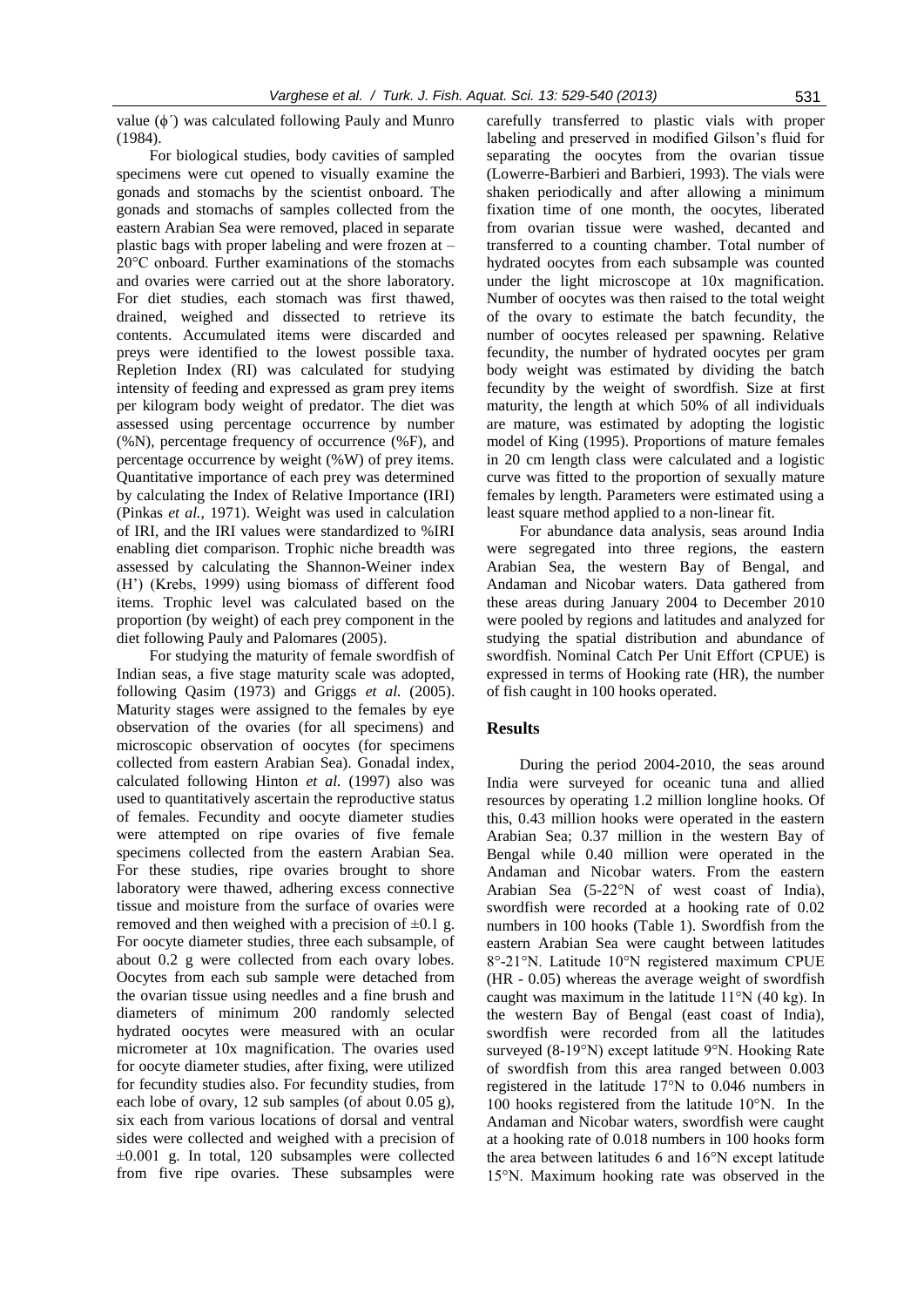| Table 1. Latitude–wise details of swordfish caught during the fishing trips of tuna longline vessels of FSI between 2004 and |  |  |  |
|------------------------------------------------------------------------------------------------------------------------------|--|--|--|
| 2010                                                                                                                         |  |  |  |

| Latitude (°N) | Hooking Rate (Number/100 hooks operated) |       |       |        | Average weight (kg) |        |
|---------------|------------------------------------------|-------|-------|--------|---------------------|--------|
|               | EAS                                      | WBoB  | AandN | EAS    | WBoB                | AandN  |
| 6             |                                          |       | 0.017 |        |                     | 2      |
| 7             |                                          |       | 0.035 |        |                     | 11.6   |
| 8             | 0.027                                    | 0.027 | 0.027 | 2.667  | 60                  | 7.667  |
| 9             | 0.011                                    |       | 0.041 | 1.5    |                     | 19.75  |
| 10            | 0.053                                    | 0.046 | 0.026 | 10.611 | 2.833               | 26.462 |
| 11            | 0.034                                    | 0.007 | 0.009 | 40     | 4                   | 15.714 |
| 12            | 0.051                                    | 0.007 | 0.01  | 17.5   | 3                   | 13.714 |
| 13            | 0.069                                    | 0.015 | 0.01  | 19.231 | 17.786              | 19.5   |
| 14            | 0.063                                    | 0.022 | 0.034 | 5.674  | 2.7                 | 47     |
| 15            | 0.041                                    | 0.008 |       | 5.969  | 12.5                |        |
| 16            | 0.006                                    | 0.019 | 0.053 | 4      | 52.6                | 40     |
| 17            | 0.007                                    | 0.003 |       | 35     | 30                  |        |
| 18            | 0.007                                    | 0.004 |       | 2.333  | 70                  |        |
| 19            | 0.009                                    | 0.025 |       | 2.375  | 46                  |        |
| 20            | 0.008                                    |       |       | 4      |                     |        |
| 21            | 0.005                                    |       |       | 18     |                     |        |
| 22            |                                          |       |       |        |                     |        |
| Average       | 0.022                                    | 0.012 | 0.018 | 11.135 | 17.856              | 18.375 |

latitude 16°N, followed by latitude 9°N. Average weight of swordfish caught from this area was 18.375 kg.

The swordfish samples collected during the study period were in the LJFL range of 53 to 301 (102.90±38.16) cm (Figure 2), weighing 1 to 340  $(15.90\pm31.18)$  kg. About  $16\%$  of the specimens caught were juveniles and the global sex ratio of specimens collected was 1:0.47 (M : F). While sex ratio of small fish indicated predominance of males, females were dominating in larger specimens (>160 cm) and all the specimens above 190 cm LJFL were females in our study (Figure 3). The female specimens were in the length range of 66-301 (129.28  $\pm$ 48.94) cm, with an average weight of 34.31 ( $\pm$ 52.11) kg, whereas, the LJFL of males were in the range of 60-185 (96.55±29.80) cm, and their weight ranged between 1.5 to 80  $(10.92 \pm 14.59)$  kg. Significant differences in the average sizes were observed between sexes (ANOVA,  $F_{1,202} = 34.75$ ; p<0.001).

Length-weight relationships of the males, females and pooled samples showed positive allometric growth for this species in the study area (Figure 4). Slight difference in the 'b' values of the formula indicates that the females were heavier than the males of same length. The mean condition factors were 0.82 (all specimens); 0.89 (females) and 0.85 (males) which indicated that swordfish samples collected in our study were in good condition. Growth parameters of Von Bertalanffy growth equation for female specimens were estimated as  $L\infty = 311.11$  cm, K = 0.17, t<sub>0</sub> = -0.53 and  $\phi' = 4.22$ , whereas, those for male specimens were L∞ = 243.79 cm, K = 0.22, t<sub>0</sub> =  $-0.37$  and  $\phi' = 4.12$ . The analysis of growth curves, prepared by fitting growth parameters to the swordfish length-at-age data by sex using the Von Bertalanffy equation revealed that female swordfish

grow larger and faster than males, with the growth curves diverging after about 2 years (Figure 5).

Only 24 specimens of *X. gladius*, in the LJFL range of 66-211 (110±54.78) cm, weighing 2-120 (37.29±24.68) kg could be attended for diet analysis during the period of investigation. None of the stomachs analysed were empty. The average food weight was 99.79 (±89.16) g while the average Repletion Index calculated was  $16.78$  ( $\pm$ 14.44) g per kg body weight. The diet was dominated by finfishes, contributing 83.70% (by number), 79.57% (by weight), and 91.677% (by frequency of occurrence), and the percentage Index of Relative Importance was 87.76. Cephalopods contributed 15.22 (%N), 20.40  $(\% W)$  and 58.33 (%F) to the diet, while the %IRI calculated for this group of prey items was 12.18. Crustaceans, represented by *Acanthosquilla* sp. only, contributed 1.09 (%N), 0.04 (%W) and 8.33 (%F) and 0.06 (%IRI) respectively to the diet (Table 2). *Sthenoteuthis oualaniensis* was the dominant prey species, followed by *Paralepis* sp., *Myctophum* sp., *Carcharhinus falciformis*, *Alepisaurus ferox* and *Decapterus macrosoma* (Figure 6). Other cephalopods and finfishes recorded among the food contents had %IRI <5. Diet breadth index (Shannon-Weiner index, H') estimated was 1.85 and the trophic level calculated was 4.34.

Studies on the reproduction of the samples revealed that, mature females having Gonadal Index (GI) greater than 1.375 are appearing in the catch in Lakshadweep and Andaman and Nicobar waters during December to April. Analysis of maturity stages at an interval of three months revealed that proportion of ripening (stage III) and ripe (stage IV) specimens is maximum during the quarters October-December and January-March (Figure 7).

Size at first maturity was estimated by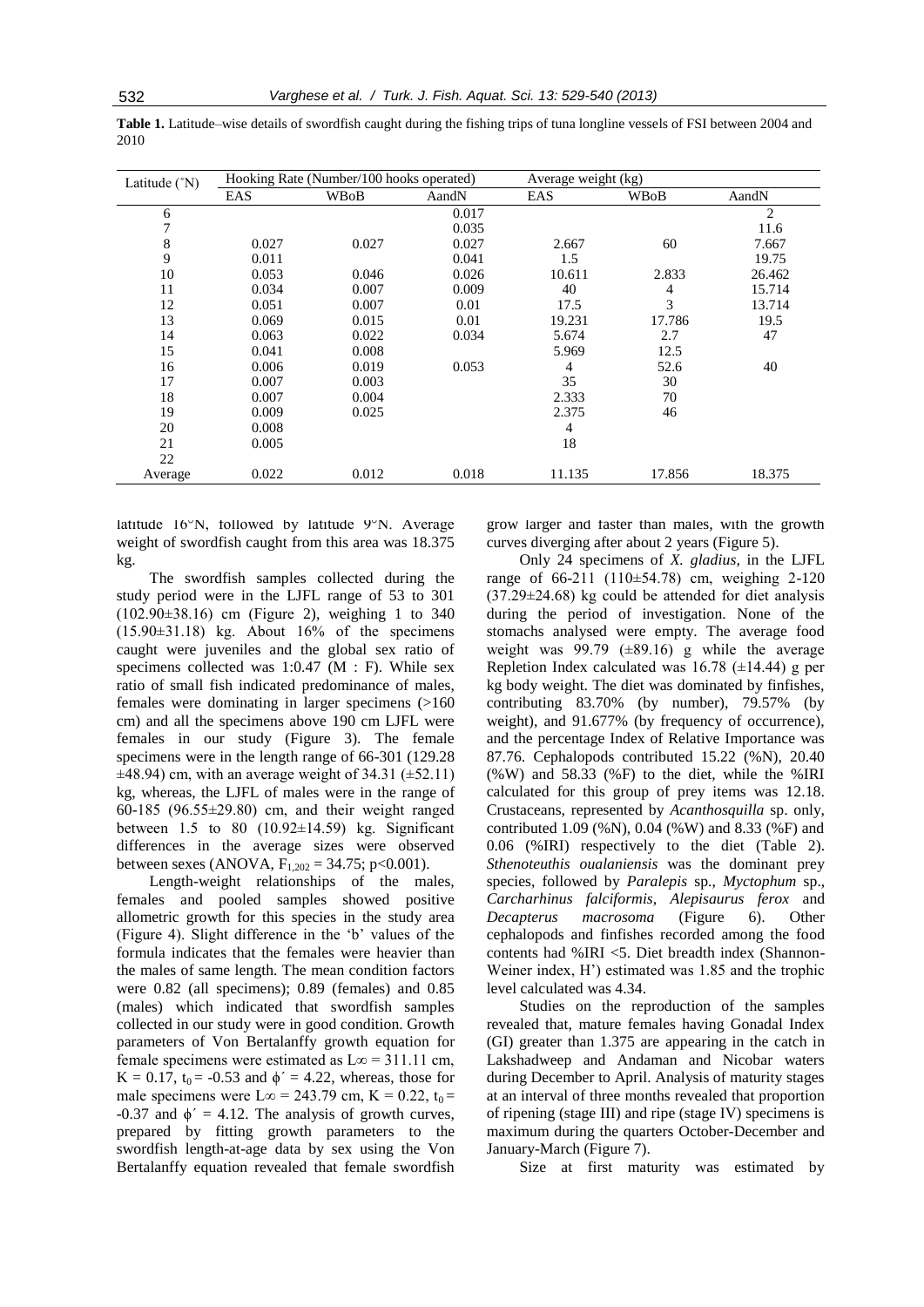

**Figure 2.** Length frequency distribution of *X. gladius* of the Indian seas.



**Figure 3.** Relationship between sex ratio and LJFL of *X. gladius* of the Indian seas.



**Figure 4.** Length-weight relationship of *X. gladius* of the Indian seas.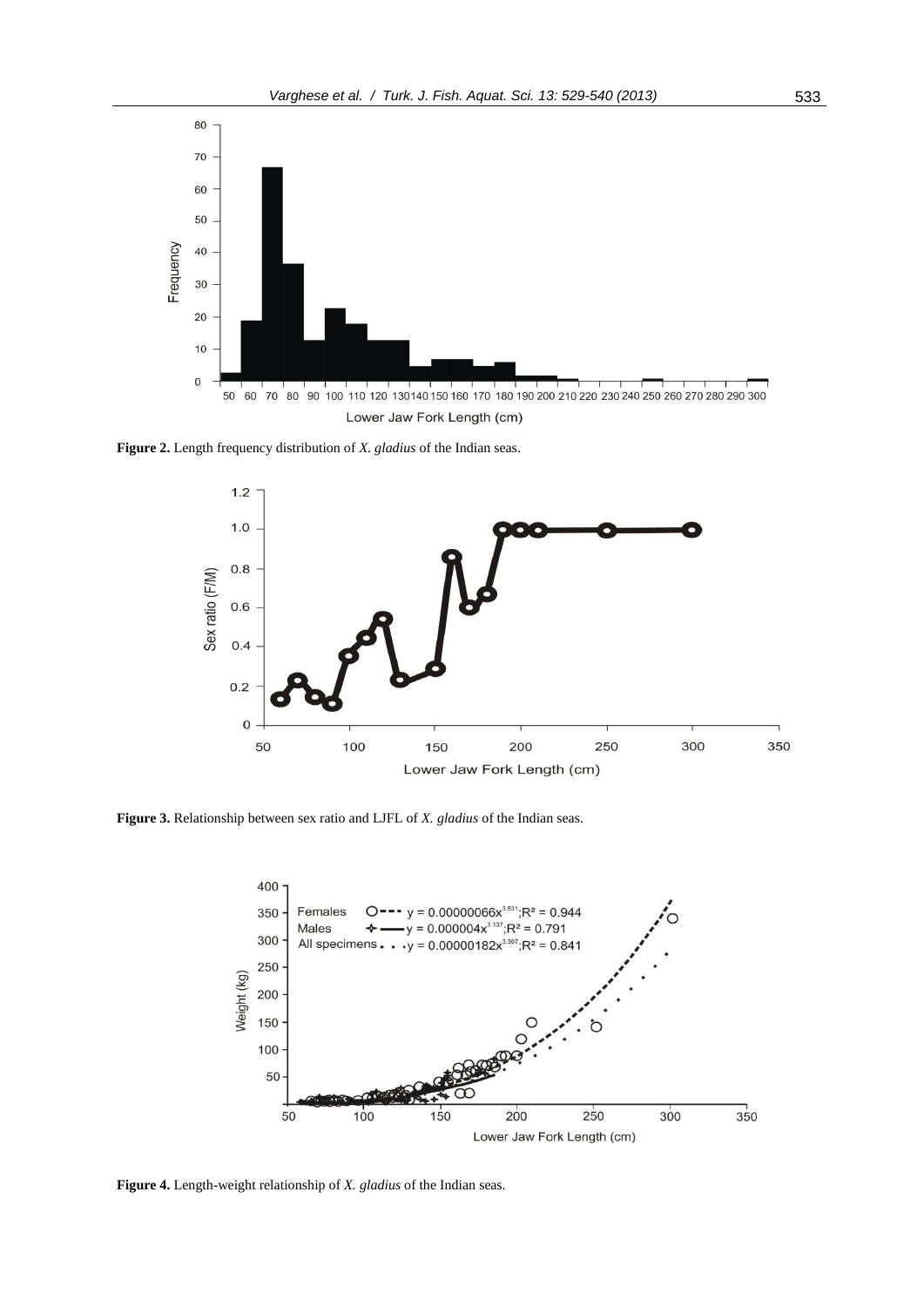

**Figure 5.** Von Bertalanffy growth curves for male (dashed line) and female (continuous line) *X. gladius* in the Indian seas.

**Table 2.** Prey species consumed, and their percentage contribution to the diet of *X. gladius*

| Prey family<br>Prey species/group |                            | $\%N$  | % $W$  | %F     | %IRI   |
|-----------------------------------|----------------------------|--------|--------|--------|--------|
| Histioteuthidae                   | Histioteuthis hoylei       |        | 0.925  | 8.333  | 0.552  |
| Histioteuthidae                   | <i>Histioteuthis</i> sp    | 2.174  | 0.578  | 16.667 | 1.509  |
| Ommastrephidae                    | Sthenoteuthis oualaniensis | 8.696  | 15.995 | 41.667 | 33.855 |
| Thysanoteuthidae                  | Thysanoteuthis rhombus     | 1.087  | 2.436  | 8.333  | 0.966  |
|                                   | Unidentified squids        | 2.174  | 0.463  | 8.333  | 0.723  |
|                                   | <b>Total Cephalopods</b>   | 15.217 | 20.397 | 58.333 | 12.183 |
| Nannosquillidae                   | Acanthosquilla sp          | 1.087  | 0.039  | 8.333  | 0.309  |
|                                   | <b>Total Crustaceans</b>   | 1.087  | 0.039  | 8.333  | 0.055  |
| Alepisauridae                     | Alepisaurus ferox          | 1.087  | 19.425 | 8.333  | 5.625  |
| Berycidae                         | Beryx splendens            | 4.348  | 1.21   | 16.667 | 3.048  |
| <b>Bramidae</b>                   | <i>Brama</i> sp            | 1.087  | 1.549  | 8.333  | 0.723  |
| <b>Bramidae</b>                   | Brama brama                | 2.174  | 2.521  | 16.667 | 2.575  |
| Carangidae                        | Decapterus macrosoma       | 2.174  | 7.847  | 16.667 | 5.496  |
| Carcharhinidae                    | Carcharhinus falciformis   | 1.087  | 21.969 | 8.333  | 6.323  |
| Diretmidae                        | Diretmus sp                | 2.174  | 1.179  | 8.333  | 0.92   |
| Exocoetidae                       | Exocoetus monocirrhus      | 1.087  | 4.109  | 8.333  | 1.425  |
| Gempylidae                        | Gempylus serpens           | 3.261  | 1.287  | 16.667 | 2.495  |
| Gempylidae                        | Rexea prometheoides        | 6.522  | 3.415  | 8.333  | 2.725  |
| Myctophidae                       | Lampanyctodes sp           | 3.261  | 0.578  | 8.333  | 1.053  |
| Myctophidae                       | Myctophum sp               | 41.304 | 1.84   | 8.333  | 11.832 |
| Omosudidae                        | Omosudis sp                | 2.174  | 2.081  | 16.667 | 2.334  |
| Paralepididae                     | Paralepis sp               | 10.87  | 6.159  | 25     | 14.01  |
| Scombridae                        | Euthynnus affinis          | 1.087  | 4.394  | 8.333  | 1.503  |
|                                   | <b>Total Finfishes</b>     | 83.696 | 79.565 | 91.667 | 87.762 |

examining the maturity stages of 73 female specimens, of which, 20 were mature. The minimum size of mature female was 109 cm and the logistic curve fitted to the proportion of sexually mature females by LJFL (Figure 8) was given by the equation

Proportion of mature females  $1/[1+(\exp(5.870361-(0.03579*LJFL))))]$ ,  $r^2 = 0.982$ .

The estimated length at first maturity was 164.03 cm.

Average batch fecundity of females hooked from the Lakshadweep waters was estimated to 4.5 million (coefficient of variation – 12.9). Fecundity was observed to have strong correlation with LJFL  $(R^2 =$ 0.82). Average relative fecundity was 37.5 hydrated oocytes per gram of body weight. Diameter of

matured oocytes was in the range of 0.9-1.6 mm, of which 83% were in the range of 1.1-1.3 mm (Figure 9).

## **Discussion**

Abundance indices of swordfish in our study are considerably lower than the CPUE recorded from many areas of Indian Ocean (IOTC–WPB10, 2012). Targeted survey for swordfish using longline with light sticks may result in better catch rates in the study area. Our observations on the length and weight of swordfish in the Indian seas revealed that, the specimens collected were in the LJFL range of 53-301 cm, weighing 1-340 kg. This indicates that, most of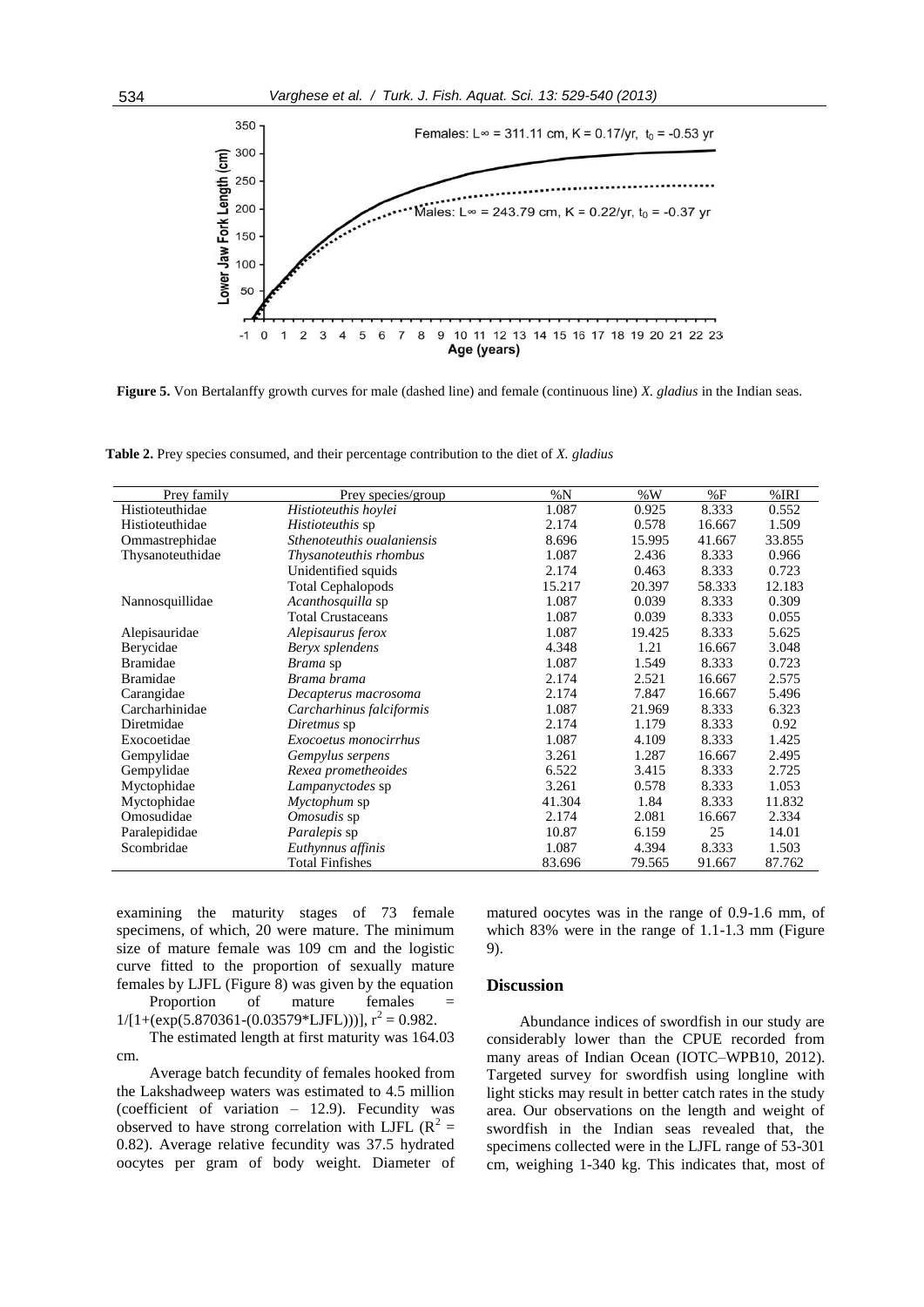

**Figure 6 a-c.** Prey species dominating the diet of *X. gladius* of eastern Arabian Sea (1- *Sthenoteuthis oualaniensis*; 2. *Paralepis* sp; 3. *Myctophum* sp; 4. *Carcharhinus falciformis*; 5. *Alepisaurus ferox*; 6. *Decapterus macrosoma*; 7. *Beryx splendens*; 8. *Rexea prometheoides*; 9. *Brama brama*; 10. *Gempylus serpens*; 11. *Lampanyctodes* sp 12. *Decapterus macrosoma*; 13. *Omosudis* sp 14. *Carcharhinus falciformis*; 15. *Alepisaurus ferox*; 16. *Euthynnus affinis*; 17. *Exocoetus monocirrhus* 18. *Rexea prometheoides*; 19. *Thysanoteuthis rhombus*; 20. other prey).



**Figure 7**. Quarterly percentage frequency of maturity stages (female) of *X. gladius* of eastern Arabian Sea.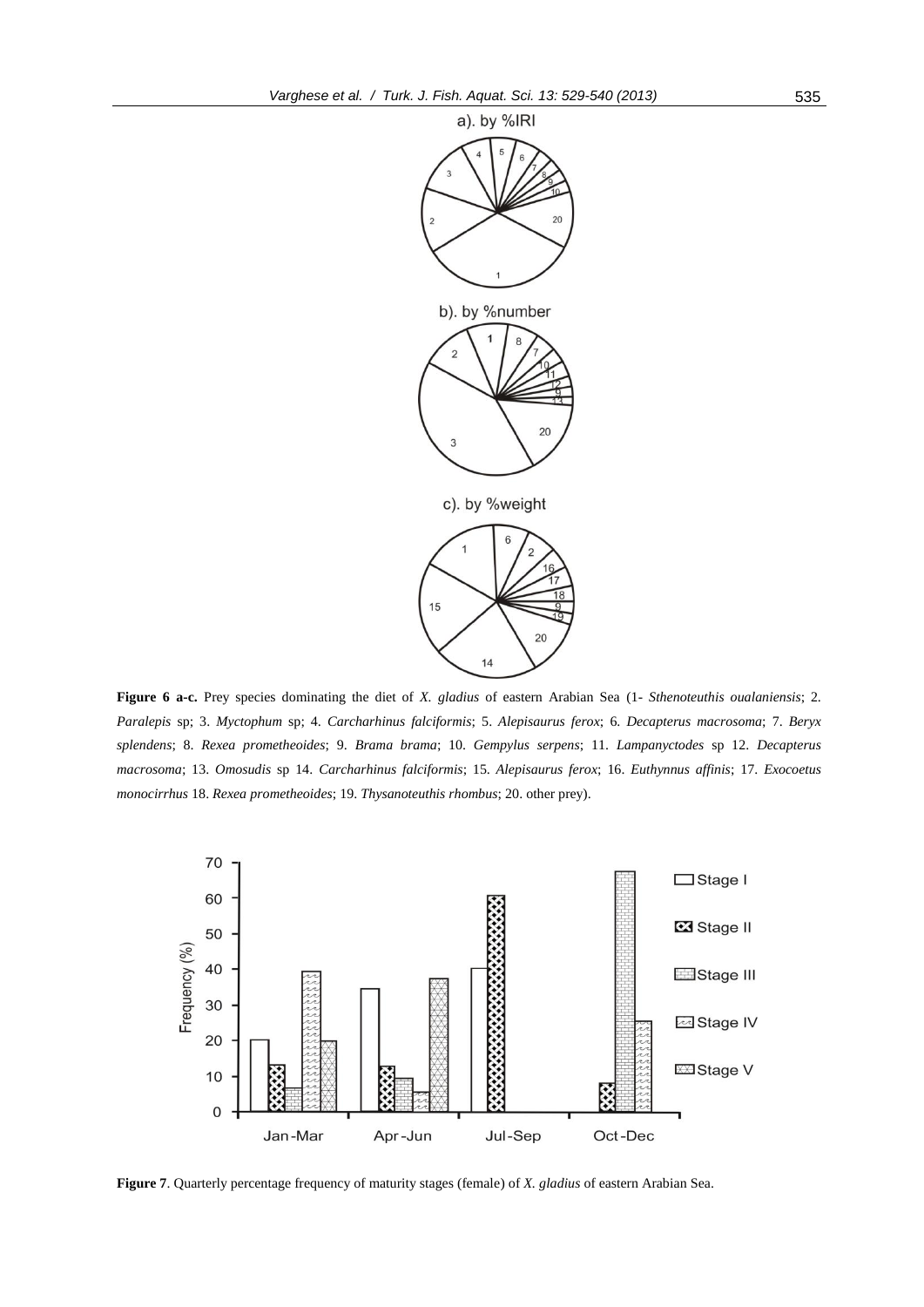

**Figure 8**. Logistic curve fitted to the proportion of mature females in relation to LJFL of *X. gladius* of Indian seas. Dashed line indicates the length at first maturity.



**Figure 9**. Oocyte diameter frequency distribution in ripe ovaries of *X. gladius* of eastern Arabian Sea

the swordfish recorded as bycatch in the tuna longline fishery of Indian seas were juveniles, since the size at sexual maturity of this species are in the range of 112- 129 for males and 142-189 cm for females (Yabe *et al.*, 1959; Kume and Joseph, 1969; Taylor and Murphy, 1992; De la Serna *et al.*, 1996; DeMartini *et al.*, 2000; Wang *et al.*, 2003; Poisson and Fauvel, 2009<sup>a</sup>). Kume and Joseph (1969) observed that juvenile swordfish are common in tropical and subtropical waters, migrating to higher latitudes as they

#### mature.

The sex ratio of specimens collected in our study was 0.47:1 (F:M), whereas, most of the earlier studies reported the sex ratios of this species in the range of 1.06:1 to 2.94:1 (F:M) (Wang *et al.*, 2003; Weber and Goldberg, 1986). In our study, while sex ratio of smaller fishes was in favour of males, majority of the larger fishes above 160 cm were females. Since about 74% of the swordfish caught during the study were in the LJFL range of <160 cm, the sex ratio observed is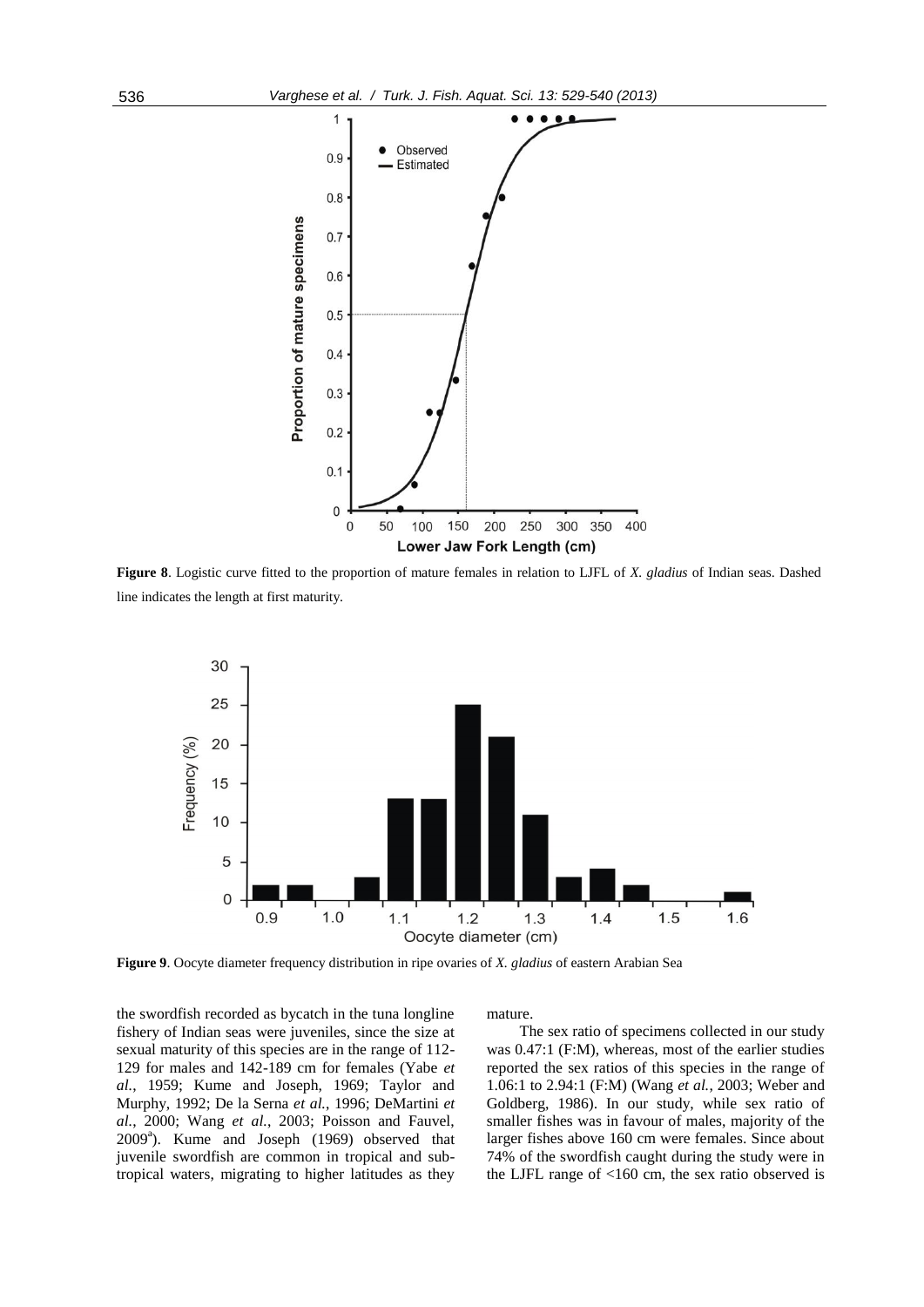not unreasonable. Generally, juvenile swordfish display a 1:1 sex ratio but in large swordfish (>200 cm) 90 to 100% are biased in favour of females i.e. 1 male: 9 females, since males have lower growth rate and shorter life span (Taylor and Murphy, 1992; Ward and Elscot, 2000).

Studies conducted in other locations indicated that, the swordfish can grow to enormous sizes, exhibiting phenomenal growth in the earlier years of their life (Ehrhardt, 1992). They have been estimated to attain 74 cm within six months (Megalofonou *et al.*, 1995) and 90 cm LJFL by the end of their first year (Sun *et al.*, 2002), thereafter growth rates declining (Ehrhardt, 1992). Growth rates of swordfish of Indian seas were lower than these earlier reports since in our estimation, female swordfish of Indian seas was observed to attain 50 cm in six months and 71 cm in one year. Kume and Joseph (1969) observed that males and females grow at different rates and after two or three years of life, female swordfish grow faster than males, attaining maximum size at about 15 years, while males reach their maximum size at 9 years. Growth parameters estimated in our study also revealed significant differences in growth of males and females indicating that females grow larger and faster than males. As revealed in most of the earlier studies, male swordfish of Indian seas have higher growth coefficient and lower asymptotic length than females. Growth parameters ( $L\infty$  and K) estimated in our study was considerably higher than the estimations by Wang *et al.* (2010) for swordfish collected from northern Indian Ocean (Table 3). However, it was intermediate compared to the estimations from other regions (Montiel, 1996; Demartini *et al.*, 2007; Young and Drake, 2004; Griggs *et al.*, 2005). Growth parameters estimated in our study using length based models were not verified with more reliable method like counting of growth bands of anal fin ray. However, the  $\phi'$  value in our study is similar to the values reported for this species earlier (Yabe *et al.*, 1959; Barbieri *et al.*, 1998;

**Table 3.** Results of selected studies on the growth of *X. gladius*

| Uchiyama et al., 1998; Tsimenides and Tserpes,           |
|----------------------------------------------------------|
| 1989). Since the value of $\phi'$ will be constant for a |
| species (Pauly and Munro 1984), it is used as an index   |
| of accuracy and reliability of the growth parameters     |
| estimated for a species using different methods          |

(Bellido *et al.*, 2000). The values of parameters in length-weight relationship (constant, a and exponent, b) calculated in the present study fall within the range of lengthweight relationship parameters reported in the FishBase (Froese and Pauly, 2011) for this species. The length-weight relationship established in our study revealed slight difference between sexes indicating that the females were heavier than the males of same length.

Adult swordfish are aggressive predators, feeding throughout the water column as they follow the migration of the deep-scattering sound layer (Ward and Elscot, 2000). In oceanic waters, swordfish migrate to great depths during the day, possibly as deep as 1000 m (Ward and Elscot, 2000), rising to the surface waters to feed at night, when they are targeted by longliners (Carey and Robinson, 1981). Our study revealed that, the swordfish is an aggressive, voracious and opportunistic predator feeding mainly on pelagic teleosts as well as cephalopods. Finfishes were the primary dietary component of the swordfish in our study. Many of the earlier studies on the swordfish diet also had established the finfishes as the principal component of the swordfish diet (Tibbo *et al.*, 1961; Marsac and Potier 2001). However, Yabe *et al.* (1959), Ovchinnikov (1971), Toll and Hess (1981) and Stillwell and Kohler (1985) have reported the cephalopods as the main component of the diet of *X. gladius*. Our study revealed that many epi- and meso pelagic organisms are represented in the diet of *X. gladius*, suggesting that the swordfish in Arabian Sea feeds near surface as well as in deep waters. The state of digestion of the prey suggests that both nocturnal and diurnal feeding were important. However, Clarke *et al.* (1995) suggested that swordfish in Azorean

| $L\infty$ (cm) | K(1/y) | $t_0$ (years) | <b>Sex</b> | Country/locality       | Reference                   |
|----------------|--------|---------------|------------|------------------------|-----------------------------|
| 310            | 0.124  | $-1.169$      | Pooled     | Japan                  | Yabe et al., 1959           |
| 282            | 0.293  | 0.1085        | F          | Chile                  | <b>Montiel., 1996</b>       |
| 250            | 0.322  | $-0.7545$     | M          | Chile                  | <b>Montiel., 1996</b>       |
| 321            | 0.14   | $-1.3$        | Pooled     | <b>Central Pacific</b> | Uchiyama et al., 1998       |
| 300.66         | 0.04   | $-0.75$       | F          | Taiwan                 | Sun et al., 2002            |
| 213.05         | 0.086  | $-0.626$      | М          | Taiwan                 | Sun <i>et al.</i> , 2002    |
| 296            | 0.08   | $-3.7$        | F          | Australia              | Young & Drake, 2004         |
| 224.2          | 0.13   | $-3$          | М          | Australia              | Young & Drake, 2004         |
| 434.7          | 0.053  | $-3.46$       | F          | New Zealand            | Griggs et al., 2005         |
| 394.4          | 0.044  | 5.86          | M          | New Zealand            | Griggs <i>et al.</i> , 2005 |
| 221            | 0.07   | $-0.15$       | М          | Hawaii                 | DeMartini, 2007             |
| 227.2          | 0.524  | $-2.41$       | F          | Hawaii                 | DeMartini, 2007             |
| 234.002        | 0.169  | $-2.181$      | М          | Indian Ocean           | Wang et al., 2010           |
| 274.855        | 0.138  | $-1.998$      | F          | <b>Indian Ocean</b>    | Wang et al., 2010           |
| 311.11         | 0.17   | $-0.53$       | F          | Indian seas            | Present study               |
| 243.79         | 0.22   | $-0.37$       | M          | Indian seas            | Present study               |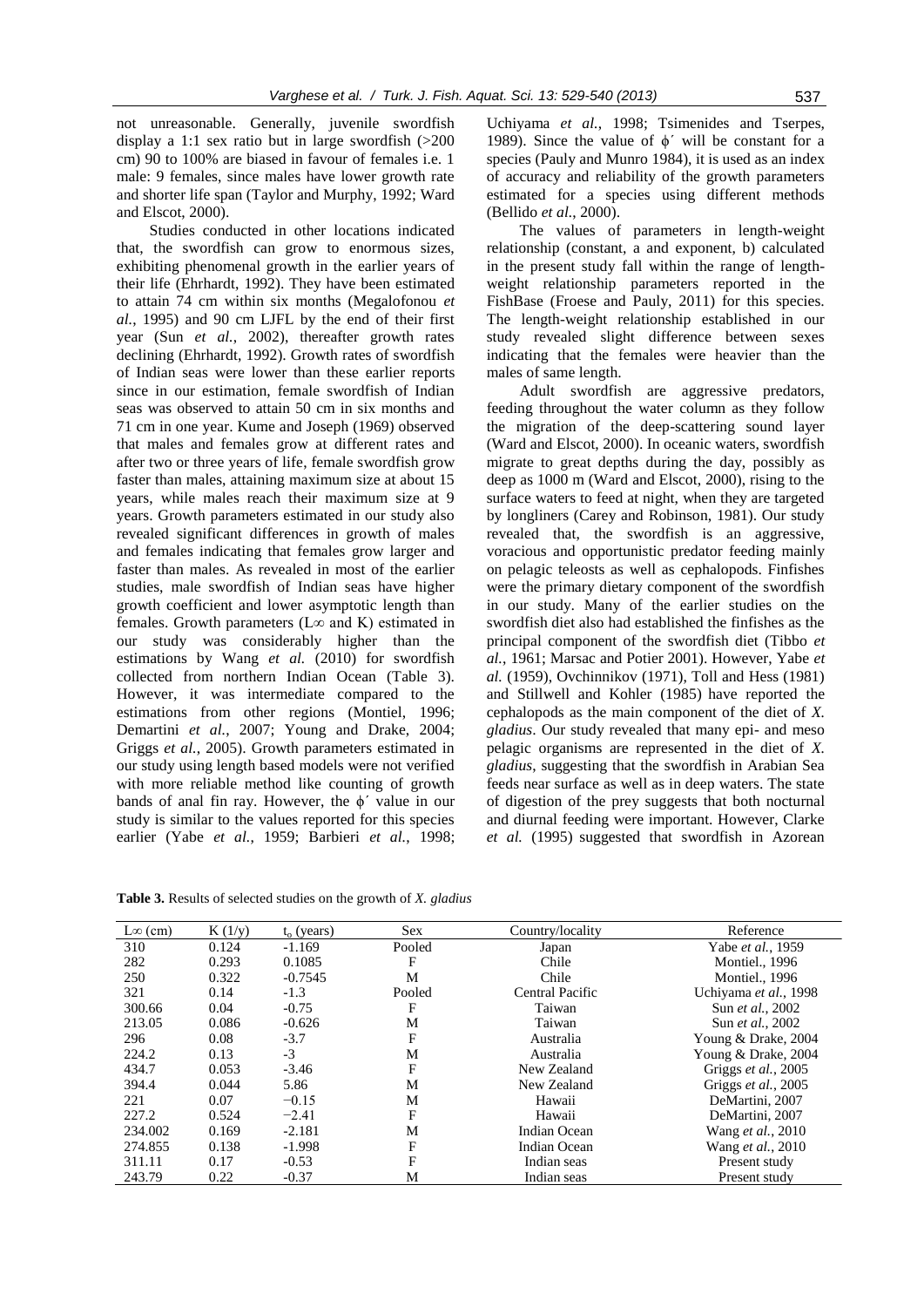waters would forage at the surface by night but be inactive at depth by day. Diet breadth index (Shannon-Weiner index, H') indicated moderately wide spectrum of prey species of *X. gladius* in the Arabian Sea. High value (4.34) for trophic level calculated in our study established the status of *X. gladius* as an apex predator.

In the Reunion waters, swordfish with the greatest gonadal index are caught durung October to March (Poisson and Taquet, 2000). Yabe *et al.* (1959) reported the catch of females with ripe ovaries from equatorial Indian Ocean in April. Our results show that, mature females having ripe ovaries with hydrated oocytes are appearing in the catch in Lakshadweep waters during December to April. Jones (1958) and Jones and Kumaran (1964) reported collection of swordfish larvae from Laccadive (Lakshadweep) waters during the months February and April. This indicates that the swordfishes spawn in the Lakshadweep waters during December – April. Spawning in the North Atlantic occurs throughout the year with a peak from April to September in the Caribbean, the Gulf of Mexico and off Florida (Taylor and Murphy, 1992). In the central north Pacific spawning occurs in spring and summer (March through to July), during June to September in the Mediterranean (De Metrio and Megalofonou, 1987; Orsi Relini *et al.*, 1999; Tserpes *et al.*, 2008 Alıçlı *et al.*, 2012), in spring (September to December) in the western south Pacific and all year round in equatorial Pacific waters (Nakamura, 1985). Earlier reports suggest that swordfish spawn in warm, relatively close to coastal waters in the western parts of ocean basins (Taylor and Murphy, 1992; Arocha and Lee, 1995). Based on histological examination of ovaries, gonadal index and maximum oocyte size, Poisson and Fauvel (2009<sup>a</sup>) identified swordfish spawning site off Reunion Island, which is reported to be the only spawning site for swordfish in the Indian Ocean (Poisson and Fauvel, 2009<sup>a</sup>). Spawning site identified in Lakshadweep waters in our study will be an addition to this already reported swordfish spawning site of Indian Ocean.

Size at first maturity of female swordfish estimated in this study was 164.03 cm (LJFL). Our study reveals that the females of swordfish in the Indian seas become sexually mature at about  $4<sup>th</sup>$  year of their life. De la Serna *et al.* (1996) estimated that 50% of female swordfish in the Mediterranean Sea mature at 142 cm. The size at first maturity of female swordfish in southwestern Indian Ocean was 170.4 cm (Poisson and Fauvel  $2009^{\circ}$ ). Wang *et al.* (2003) estimated the size at first maturity of female swordfish from Taiwanese waters as 168.2 cm. Taylor and Murphy (1992) estimated size at first maturity of 182 cm for female swordfish of the Straits of Florida. Our estimation was comparable to the length at first maturity (144 cm, Eye Fork Length ~162.23 cm, LJFL) calculated by DeMartini *et al.* (2000) for

female swordfish caught by the Hawaii-based pelagic longline fishery.

Average batch fecundity and relative fecundity of females hooked from the Lakshadweep waters was comparable with those reported from Reunion (Poisson and Fauvel,  $2009<sup>b</sup>$ ). Estimates of the number of eggs produced in earlier studies ranged from more than 1 million eggs for a 68 kg swordfish (Palko *et al.*, 1981) to 29 million for a 272 kg swordfish (Wilson, 1984). In our study, a strong correlation between fecundity and LJFL of females were established. Poisson and Fauvel (2009<sup>b</sup>) also made similar observation. Diameters of mature oocytes observed in our study were in the range of 0.9-1.6 mm. Poisson and Fauvel (2009<sup>a</sup>) reported that the hydrated oocyte diameters of swordfish sampled from Reunion Island was in the range of 1200 and 1550 μm.

Recent survey by the FSI vessels reveal availability of swordfish in Indian high seas and adjoining areas, especially western Bay of Bengal and adjoining Indian Ocean areas in the east coast and Lakshadweep waters in the west coast of India indicating scope for developing swordfish fishery in these areas. However, the development and expansion of swordfish fishery must be done with caution, since several swordfish fisheries in other parts of the world has shown initial, rapid expansion, and then declined and even collapse in many areas, prompting concern over the species' ability to support intensive harvesting (Ward and Elscot, 2000). The Scientific Committee of the Indian Ocean Tuna Commission (IOTC), during its annual Meeting in 2011 reviewed the stock status of *X. gladius* in the Indian Ocean and concluded that the present level of swordfish exploitation from the Indian Ocean is below Maximum Sustainable Yield (MSY) of 30,000 t. However, the assessments made by IOTC Working Party on Billfish indicated that the catch rate data from the Indian Ocean suggest overfishing of swordfish in localised areas, especially in the southwest Indian Ocean (IOTC–SC14, 2011). Genetic studies revealed that *X. gladius* stock of Bay of Bengal is genetically different from the stock of south-west Indian Ocean (Lu *et al.*, 2006). Bycacth in the targeted swordfish fishery especially that of sea turtles is another area of concern, which is to be addressed at the earliest. Further, the swordfish caught in longline in the Indian waters are prone to heavy depredation, mainly by the pelagic sharks (Varghese *et al.*, 2008).

In conclusion, our study revealed abundance of swordfish in Indian high seas. Further, this study provides some information on the growth and biology of *X. gladius* in the Indian seas essential for the management of these valuable resources. Our results may help fishermen in deriving fishing strategies for selection of fishing ground and appropriate baits. Intensive survey, targeting swordfish are to be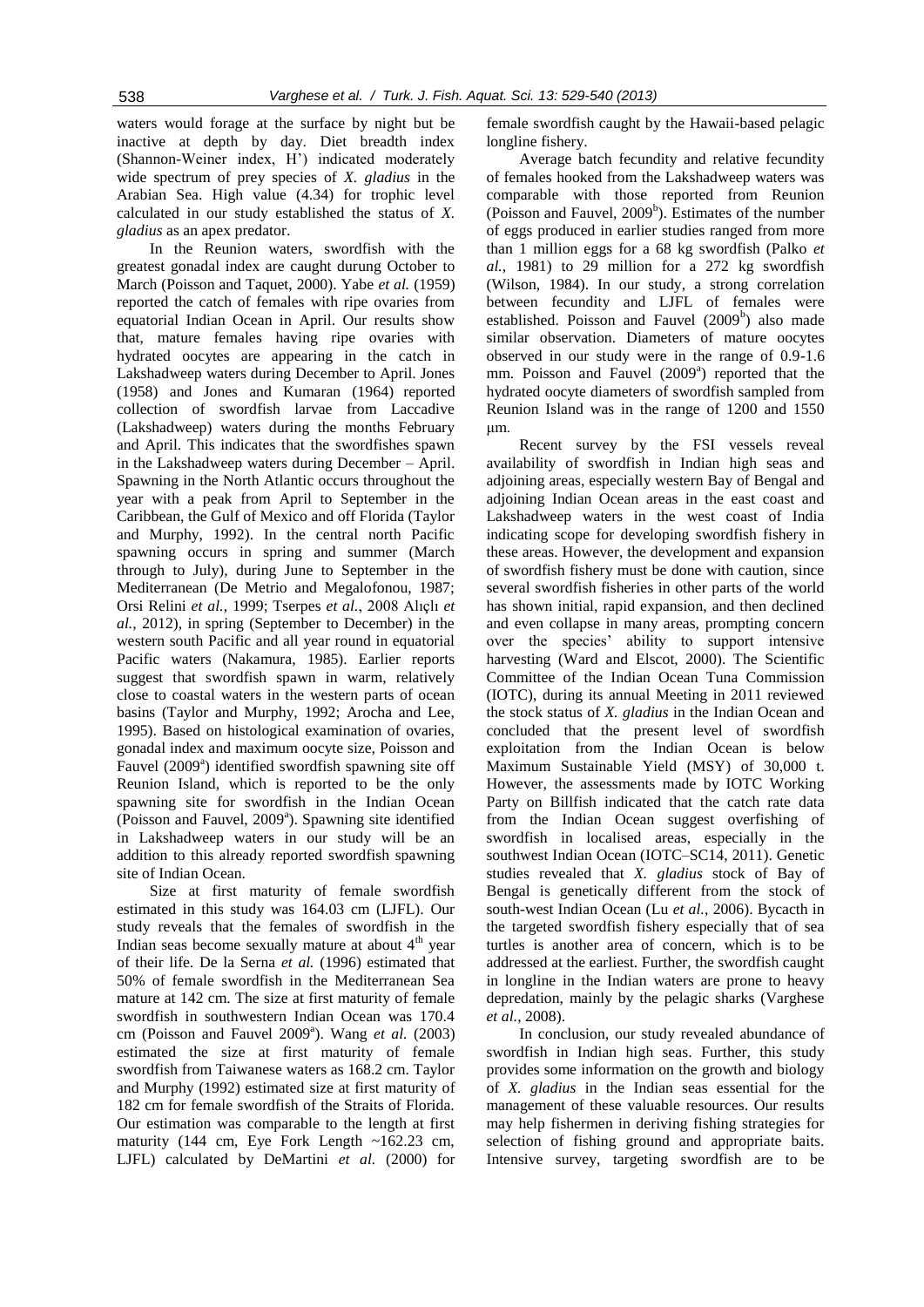conducted for gathering further information regarding the distribution, abundance and biology of this species.

#### **Acknowledgements**

We thank the Scientist Participants, Officers and crew of the longline research vessels of FSI for assisting in data collection. Useful discussions with Dr. V. S. Somvanshi and Dr. N. G. K. Pillai are gratefully acknowledged. We thank Deepak K. Gulati and Salomy Antony for statistical advice. We are also thankful to the anonymous referees for their valuable comments and suggestions to help us improve this manuscript.

#### **References**

- Alıçlı, T. Z., Oray, I. K., Karakulak, F. S. and Kahraman, A. E. 2012. Age, sex ratio, length-weight relationships and reproductive biology of Mediterranean swordfish, *Xiphias gladius* L., 1758, in the eastern Mediterranean. African Journal of Biotechnology, 11(15): 3673-3680. doi: 10.5897/AJB11.2189.
- Arocha, F. and Lee, D. W. 1995. The spawning of the swordfish from the Northwest Atlantic. Collective volume of scientific papers. International Commission for the Conservation of Atlantic Tunas, 44: 179–186.
- Barbieri, M. A., Canales, C., Correa, V., Donoso, M., González, A., Leiva, B., Montiel, A. and Yáñez, E. 1998. Development and present state of the swordfish, *Xiphias gladius*, fishery in Chile. NOAA Technical Report NMFS, 142: 1-10.
- Bellido, J. M., Pierce, G. J., Romero, J. L. and Millan, M. 2000. Use of frequency analysis methods to estimate growth of anchovy (*Engraulis encrasicolus* L. 1758) in the Gulf of Cadiz (SW Spain). Fisheries Research, 48: 107-115. doi: 10.1016/S0165-7836(00)00183-1
- Carey, F. G. and Robinson, B. H. 1981. Daily patterns in the activities of swordfish, *Xiphias gladius*, observed by acoustic telemetry. Fishery Bulletin, 79 (2): 277-292.
- Clarke, M. R., Clarke, D. C., Martins, H. R. and Silva, H. M. 1995. The diet of swordfish (*Xiphias gladius*) in Azorean waters. Arquipélago – Life and Marine Science, 13: 53-56.
- De la Serna, J. M., Ortiz de Urbina, J. M. and Macias, D. 1996. Observations on sex-ratio, maturity and fecundity by length-class for swordfish (*Xiphias gladius*) captured with surface longline in the Western Mediterranean. International Commission for the Conservation of Atlantic Tunas, Collective Volume of Scientific Papers, 45 (1): 115-139.
- DeMartini, E. E., Uchiyama, J. H. and Williams, H. A. 2000. Sexual maturity, sex ratio, and size composition of swordfish, *Xiphias gladius*, caught by the Hawaiibased pelagic longline fishery. Fishery Bulletin, 98: 489-506.
- DeMartini, E. E., Uchiyama, J. H., Humphreys, Jr, R. L., Sampaga, J. D. and Williams, H. A. 2007. Age and growth of swordfish (*Xiphias gladius*) caught by the Hawaii-based pelagic longline fishery. Fishery Bulletin, 105: 356–367.
- DeMetrio, G. and Megalofonou, P. 1987. Catch, size distribution, growth and sex ratio of swordfish,

*Xiphias gladius* (L., 1758) in the Gulf of Taranto. FAO fisheries report, 394: 91–102.

- Ehrhardt, N. M. 1992. Age and growth of swordfish, *Xiphias gladius*, in the northwestern Atlantic. Bulletin of Marine Science, 50: 292-301.
- Folsom, W. B., Weidner, D. M. and Wildman, M. R. 1997. World swordfish fisheries: an analysis of swordfish fisheries, market trends and trade patterns, pastpresent-future. Volume I. Executive Summary, United States Department of Commerce, USA, 68 pp.
- Froese, R. and Pauly, D. 2011. FishBase. World Wide Web electronic publication. www.fishbase.org.
- Griggs, L., Francis, M. and O Maolagain, C. 2005. Growth rate, age at maturity, longevity, and natural mortality rate of swordfish (*Xiphias gladius*). New Zealand Fisheries Assessment Report 2002/56, Ministry of Fisheries, Wellington. 1-29.
- Hinton, M. G., Taylor, R. G. and Murphy, M. D. 1997. Use of gonad indices to estimate the status of reproductive activity of female swordfish, *Xiphias gladius*: A validated classification method. Fishery Bulletin, 95: 80-84.
- IOTC–SC14. 2011. Report of the Fourteenth Session of the IOTC Scientific Committee. Mahé, Seychelles, 12–17 December 2011. IOTC–2011–SC14–R[E]: 148-157.
- IOTC–WPB10. 2012. Report of the Tenth Session of the IOTC Working Party on Billfish. Cape Town, South Africa, 11–15 September 2012. IOTC–2012–WPB10– R[E]: 1-53.
- Jones, S. 1958. Notes on eggs, larvae and juveniles of fishes from Indian waters 1. *Xiphias gladius* Linnaeus. Indian Journal of Fisheries, 5 (2): 357-361.
- Jones, S. and Kumaran, M. 1964. Eggs, larvae and juveniles of Indian Scombroid fishes. In: Proceedings of the Symposium on Scombroid Fishes Part I, Marine Biological Association of India, Mandapam: 343-378.
- King, M. 1995. Fisheries biology, assessment and management. Fishing News, Books/Blackwell Scientific Books, Oxford: 352 pp.
- Krebs, C. J. 1999. Ecological methodology, Addison-Educationall Publishers, California: 581 pp.
- Kume, S. and Joseph, J. 1969. Size composition and sexual maturity of billfishes caught by the Japanese longline fishery in the eastern Pacific Ocean east of 130°W. Bulletin of the National Research Institute of Far Seas Fisheries, 2: 115-162.
- Le Cren, E. D. 1951. The length-weight relationship and seasonal cycle in gonad weight and condition in Perch (*Perca fluviatilis*). Journal of Animal Ecology, 20: 201-219.
- Lowerre-Barbieri S. K. and Barbieri, L. R. 1993. A new method of oocyte separation and preservation for fish reproduction studies. Fishery Bulletin, 91: 165-170.
- Lu, C., Chen, C. A., Hui, C., Tzeng, T. and Yeh, S. 2006. Population genetic structure of the swordfish, *Xiphias gladius* (Linnaeus, 1758), in the Indian Ocean and West Pacific inferred from the complete DNA sequence of the Mitochondrial control region. Zoological Studies, 45 (2): 269-279.
- Marsac, F. and Potier, M. 2001. On-going research activities on trophic ecology of swordfish (*Xiphias gladius*) in the western Indian Ocean. IOTC Proceedings no. 4. Indian Ocean Tuna Commission, Seychelles. 155-163.
- Megalofonou, P., Dean, J. M., De Mitrio, G., Wilson, C. and Berkelev, S. 1995. Age and growth of juvenile